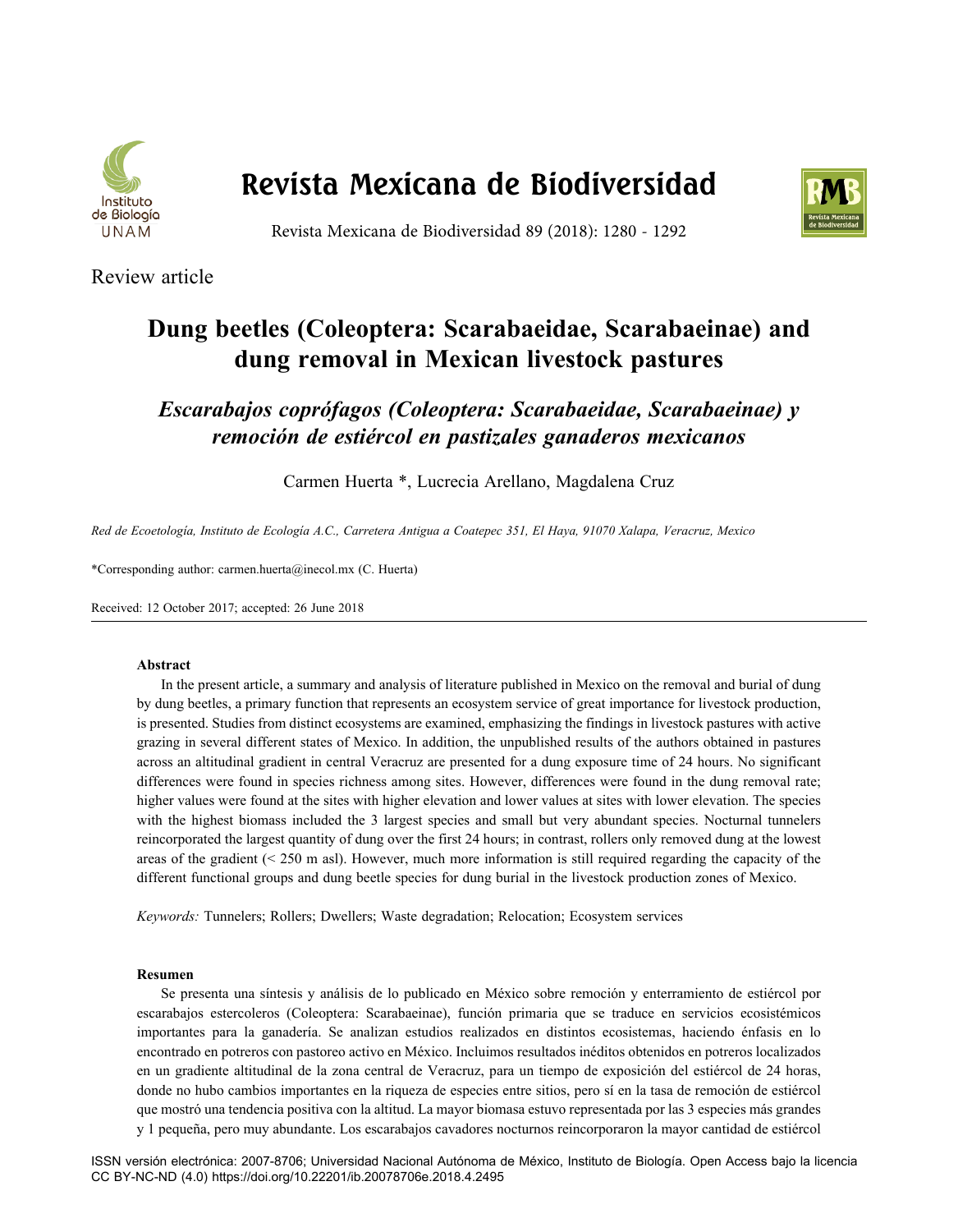durante las primeras 24 horas. Los rodadores sólo realizaron remoción de estiércol en las zonas más bajas del gradiente (< 250 m snm). Aún hace falta mucha información sobre la capacidad de enterramiento del estiércol que tienen los grupos funcionales y las diversas especies de escarabajos coprófagos en las zonas ganaderas de nuestro país.

*Palabras clave:* Cavadores; Rodadores; Moradores; Degradación de residuos; Relocalización; Servicios ecosistémicos

#### **Introduction**

Dung beetles (Coleoptera: Scarabaeidae, Scarabaeinae) differentially contribute to the daily removal, burial, and disintegration of large quantities of dung deposited by animals onto soil. Specifically, dung beetles relocate such organic wastes and use them for food and nesting (Doube, 1990; Halffter & Edmonds, 1982; Halffter & Matthews, 1966; Hanski & Cambefort, 1991; Zunino, 1991). This primary function represents an ecosystem service in both natural ecosystems and agroecosystems (Nichols et al., 2008), as it facilitates the degradation and recycling of nutrients contained in dung, such as nitrogen, phosphorous, potassium, sodium, and magnesium, among others, and also promotes the incorporation of those nutrients into soil (Bang et al., 2005). This function additionally serves to reduce the emission of greenhouse gases produced by dung, such as methane and nitrous oxide (Penttilä et al., 2013; Slade et al., 2016; Yokoyama et al., 1991). For this reason, it is important to study dung removal not only from an ecological point of view but also because of its direct connection with livestock production.

The earliest dung removal studies in Mexico were carried out in 2004. However, as in other parts of the world, the number of studies greatly rose by 2012 with increasing interest in the process of dung removal by Scarabaeinae beetles. In addition, interest in the ecosystem services provided by these insects in natural ecosystems and agroecosystems has continued to increase. Nevertheless, the number of sites and states in Mexico where these studies have been conducted are relatively few (Fig. 1). This study presents a summary and analysis of the material published on dung removal in Mexico, emphasizing those studies carried out in grazing pastures. Some data produced and recorded by the authors at active grazing sites are also presented.

The structure of this summary is as follows: first, a general overview is provided of the process of dung removal, burial, and disintegration by dung beetles (Scarabaeinae), including its importance and highlighting the different variables that, according to the literature, are closely related with this process. Based on literature published in Mexico (Table 1), the relationship among different factors that can directly or indirectly influence the efficiency of dung removal by dung beetles is examined. These factors include *a)* the richness, abundance, biomass, and composition of species and their



Figure 1. Location of the areas in which the processes of dung degradation by dung beetles have been studied, in the states of 1) Durango, 2) Hidalgo, 3) Veracruz, and 4) Yucatán (Table 1). The map was produced based on satellite imagery from December 13<sup>th</sup>, 2015 of Google Earth V7.1.2.2041 (consulted July  $12<sup>th</sup>$ , 2017).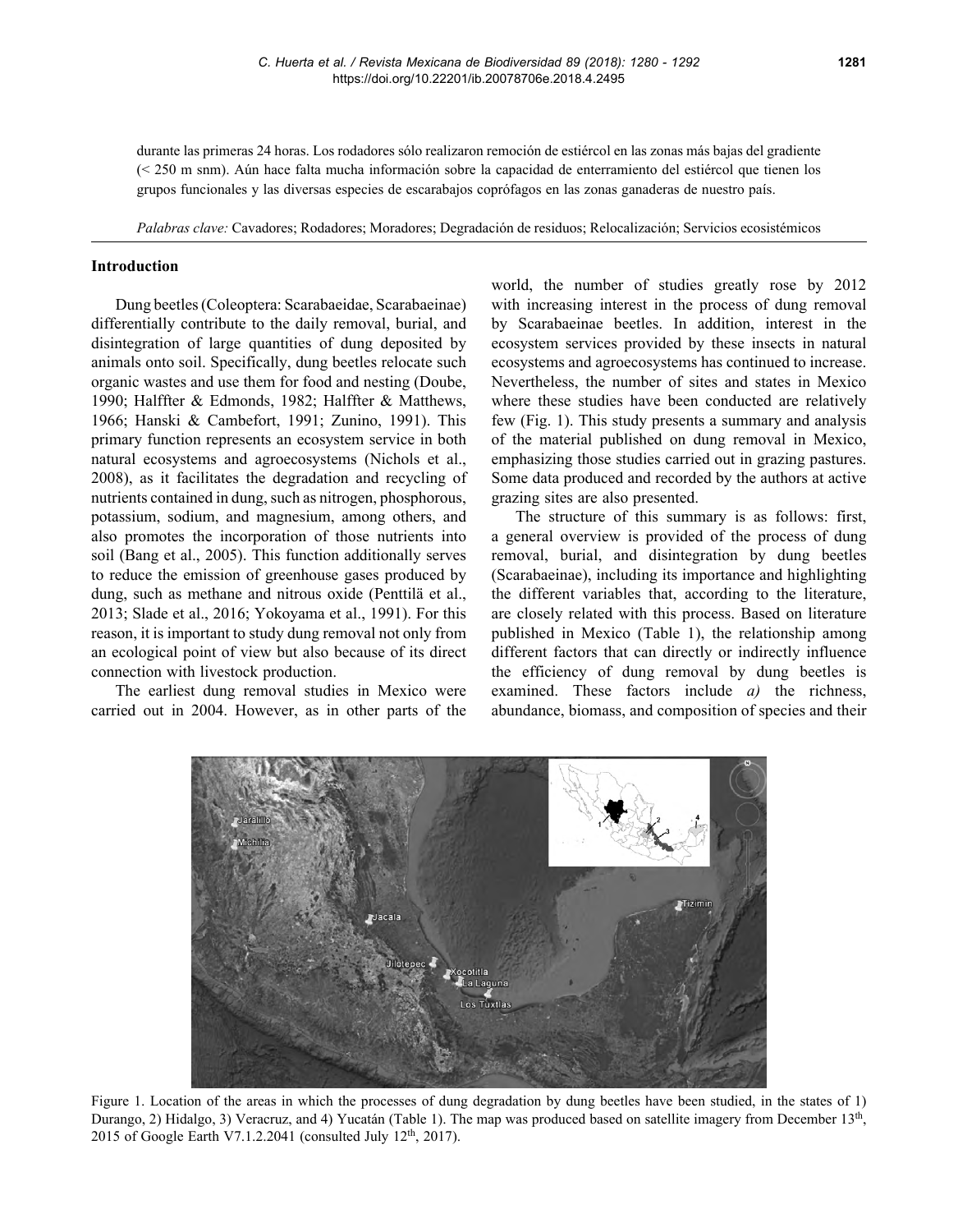relationship with dung removal; *b)* dung removal rates; *c)* functional groups and their differential contribution toward dung removal; *d)* species preference according to origin of dung or season; *e)* exposure time; *f)* extrinsic and intrinsic factors, and *g)* contribution of dung beetles to dung removal. Some findings obtained by the research team of the authors are included (both published and nonpublished). These are the results of a line of study of dung removal processes that has been established for more than 10 years. The unpublished data were obtained using the same methodology (Arellano, 2016), over the same period in different active grazing pastures of central Veracruz, Mexico, and cover a broad range of conditions (Table 2). Finally, we highlight the economic importance of the ecosystem services provided by dung beetles for livestock producers.

Table 1

List of articles about dung removal by dung beetles (Coleoptera: Scarabaeidae, Scarabaeinae) conducted in Mexico up to June 2017.

| <b>State</b> | Location                                                | Subject themes                                                                                                 | Authors                                        |
|--------------|---------------------------------------------------------|----------------------------------------------------------------------------------------------------------------|------------------------------------------------|
| Durango      | El Jaralillo                                            | Diversity and abundance of species, dung<br>removal, functional groups, seasonality                            | Anduaga, 2004                                  |
| Durango      | La Michilía Biosphere Reserve.                          | Species abundance, dung removal, seasonality,<br>size, functional groups, reproduction, larval<br>development  | Anduaga & Huerta, 2007;<br>Huerta et al., 2010 |
| Veracruz     | Los Tuxtlas Biosphere Reserve                           | Excreta removal rates, origin of dung (native<br>and exotic), seasonality, richness and biomass of<br>species. | Amézquita & Favila, 2010.                      |
| Veracruz     | La Laguna, Medellín de Bravo                            | Dung degradation, seasonality, abundance and<br>diversity of species                                           | Cruz et al., 2012                              |
| Hidalgo      | Neighbor to Jacala de Ledezma,<br>Sierra Madre Oriental | Dung removal, functional groups, rollers                                                                       | Ortega-Martínez et al., 2014                   |
|              |                                                         | Dung removal, functional groups, types of excreta                                                              | Ortega-Martínez et al., 2016                   |
| Yucatán      | Tizimín                                                 | Richness and abundance of species, patterns of<br>activity                                                     | Basto- Estrella et al., 2012                   |
|              |                                                         | Biomass of species, removal, functional groups                                                                 | Basto-Estrella et al., 2016                    |

## Table 2

Description of the plots studied in central Veracruz. The new information incorporated into this review article was obtained in August 2014, in ranching pastures (1 ha) with active cattle grazing, in 3 different municipalities of central Veracruz: Jilotepec (J), Tlacolulan (T) and Paso de Ovejas (PO). The average distance between sites in Jilotepec and Tlacolulan was 3 km. In the Municipality of Paso de Ovejas, the average distance was a little greater (6.9 km). The period of exposure of the cattle dung was 24 hours, using in each case 8 sampling units per site and following the methodology proposed by Arellano (2016).

| Municipalities and sites              | Type of system                                                                                                                                           | Geographic location<br>(UTM) | Elevation<br>$(m \text{ as} l)$ |
|---------------------------------------|----------------------------------------------------------------------------------------------------------------------------------------------------------|------------------------------|---------------------------------|
| 1 - (PO) Xocotitla                    | Pasture with the following grasses: llanero<br>(Andropogon gayanus, estrella (Cynodon<br>plectostachyus) and privilegio (Megathyrsus<br><i>maximus</i> ) | $E(764155)$ , N(2125524)     | 179                             |
| 2 - (PO) Xocotitla                    | Native grass pasture                                                                                                                                     | $E(757826)$ , N(2124470)     | 266                             |
| 3 - (J) La Concepción - Vista Hermosa | Guinea grass (Megathyrsus maximus)                                                                                                                       | $E(720158)$ , N(2170119)     | 1,032                           |
| 4 - (J) La Concepción - Vista Hermosa | Guinea grass                                                                                                                                             | E(719447), N(2170481)        | 1,062                           |
| 5 - (J) La Concepción - Vista Hermosa | Estrella grass                                                                                                                                           | $E(716864)$ , N(2170488)     | 1,231                           |
| 6 - (J) Jilotepec - Tlacolulan        | Estrella grass                                                                                                                                           | $E(712871)$ , N(2169683)     | 1,628                           |
| 7 - (J) Jilotepec - Tlacolulan        | Estrella grass                                                                                                                                           | $E(713241)$ , N(2171663)     | 1,654                           |
| 8 - (J) Jilotepec - Tlacolulan        | Estrella grass                                                                                                                                           | $E(710369)$ , N(2173747)     | 1,861                           |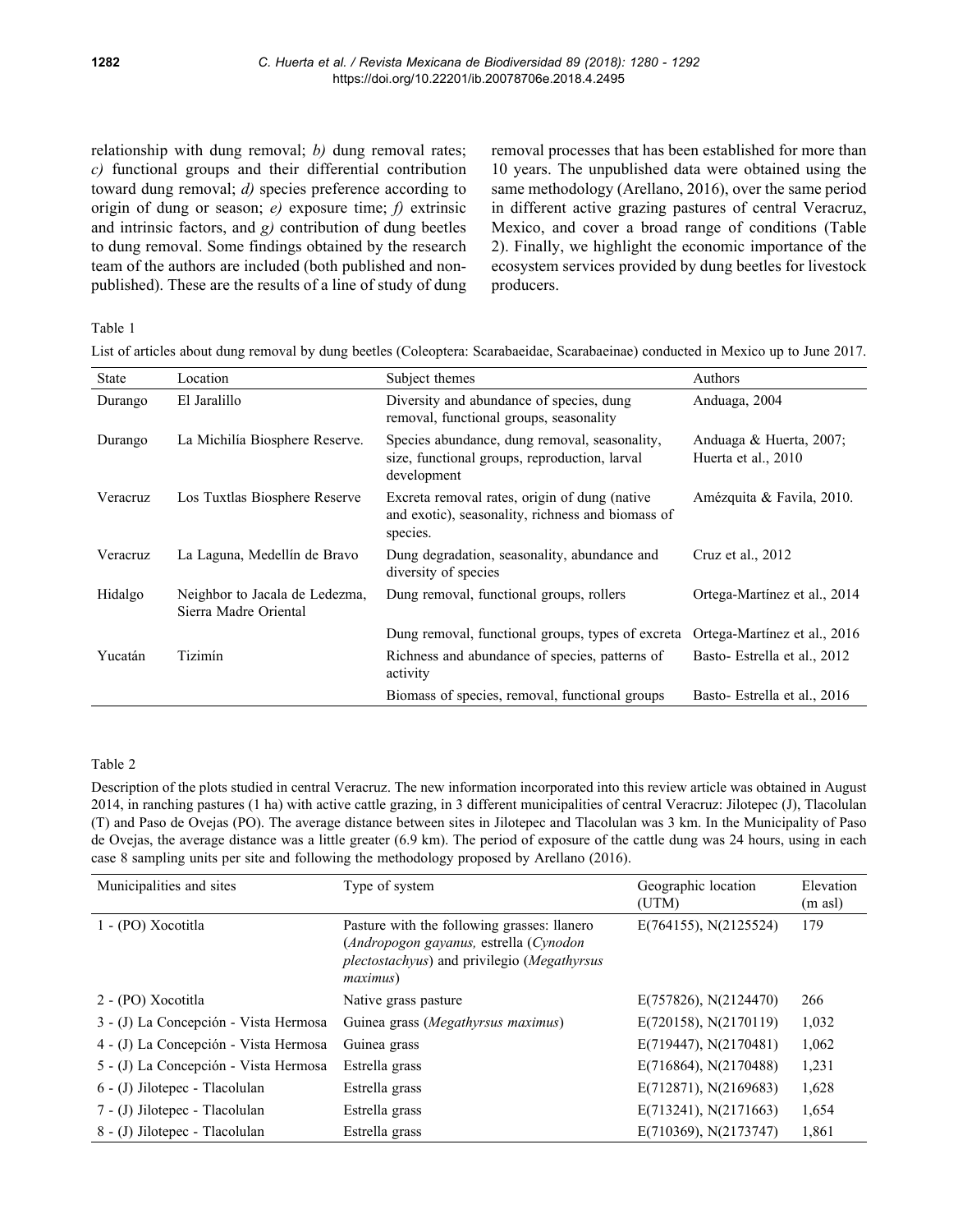## **General overview: removal, burial, and disintegration of dung by dung beetles**

As stated above, the removal, burial and disintegration of dung is a primary ecological function performed by the Scarabaeinae that translates into an ecosystem service by improving the physical properties of the soil, such as aeration, water infiltration, and reducing compaction through bioturbation and the construction of tunnels (Brown et al., 2010; Huerta et al., 2013; Nichols et al., 2008). Dung beetles also improve the chemical properties of soil by facilitating the degradation, recycling, and incorporation of nutrients contained in dung, such as nitrogen, phosphorus, potassium, sodium, and magnesium, among others (Bang et al., 2005; Bertone et al., 2006).

The accumulation of dung for a prolonged period in the pastures or active grazing sites can have negative economic effects for the livestock producers, who must pay to remove it because of the sanitary problems it can create, as well as to control the pests that develop within it (Corwin, 1997), but also because of the loss of useful pasture for the livestock which its presence implies (Cruz-Rosales, 2011; Forbes & Hodgson, 1985). In addition, the presence of bare soil generates erosion and increases compaction, thus reducing the infiltration of rainwater (Pinheiro-Machado, 2016; Valdez-Zertuche et al., 2015). The producer also pays for the chemical inputs necessary to compensate for the nutrient loss (Aarons et al., 2004; López-Collado et al., 2017; Omaliko, 1981). In this context, the ecosystem services provided by the dung beetles play a vital role.

The Scarabaeinae have 3 functional groups, according to dung removal strategy (Doube, 1990; Doube et al., 1988; Halffter & Edmonds, 1982; Halffter & Matthews, 1966; Zunino, 1991): tunneler species are characterized by the excavation of tunnels below the dung pat, where they store the dung, thus contributing to its removal and to the aeration of the soil, facilitating water infiltration from the surface to the deeper soil layers (Bang et al., 2005; Brown et al., 2010; Nichols et al., 2008). The roller species form balls of dung and disperse these at a distance from where the dung pat was originally deposited. These species thus act as secondary dispersers of the seeds contained within this dung (Amézquita & Favila, 2010; Andresen, 2002; Andresen & Feer, 2005; Estrada & Coates-Estrada, 1991; Huerta et al., 2013; Nichols et al., 2008; Slade et al., 2007). Finally, dweller species are characterized by feeding and nesting within the dung itself, causing its disintegration. While these species do not remove the dung, they do break it down (Scholtz et al., 2009), for which reason all of the dung beetle species are important for dung elimination and the cleansing of livestock pastures (Anduaga, 2004; Anduaga & Huerta, 2007; Doube, 1990; Halffter & Edmonds, 1982; Halffter & Matthews, 1966; Hanski & Cambefort, 1991; Huerta et al., 2013; Kryger, 2009).

It has been observed that the ecosystem services provided by the dung beetles are closely related to different environmental factors, such as seasonality, temperature and humidity (Anduaga & Huerta, 2007; Ortega-Martínez et al., 2016; Slade et al., 2007), as well as the physical characteristics and type of dung (Amézquita & Favila, 2010; Horgan, 2001; Ortega-Martínez et al., 2016) and soil (Menegaz & Medina-Hernández, 2017; Nervo et al., 2014), type of vegetation (Lizardo & Castellanos-Vargas, 2016; Ortega-Martínez et al., 2016), among others. However, the efficiency with which this process is conducted also depends on other factors particular to each species, such as richness and abundance (Braga et al., 2013; Ortega-Martínez et al., 2016; Slade et al., 2007), size (Amézquita & Favila, 2010; Anduaga, 2004; Anduaga & Huerta, 2007; Nervo et al., 2014; Slade et al., 2007), period of activity, behavioral type displayed in terms of the removal of food (Halffter & Edmonds, 1982; Halffter & Matthews, 1966; Hanski & Cambefort, 1991), biomass (Amézquita & Favila; 2010; Basto-Estrella et al., 2016; Braga et al., 2013; Ortega-Martínez et al., 2016; Shahabuddin, 2008), and reproductive status (Andresen, 2003; Carpaneto et al., 2010; Halffter & Edmonds, 1982; Huerta et al., 2010; Jankielsohn et al., 2001; Nervo et al., 2014; Nichols et al., 2008; Ortega-Martínez et al., 2016; Shepherd & Chapman, 1998; Woodward et al., 2005).

Although dung beetles modify agroecosystem soils, the management of production (in this case, livestock production) can, in turn, affect dung beetle assemblies (Alvarado et al., 2018; Lumaret et al., 1992; Williams et al., 2017). Such effects may be manifested in changes in the number and composition of the species, in the relative abundance of the functional groups within the assembly and in the ecological functions of the beetles themselves (Braga et al., 2013).

#### **Factors that affect dung removal function in Mexico**

*Richness, abundance, biomass and composition of species, and their relationship to dung removal.* The quantity of dung removed is closely related to the richness, biomass, and abundance of the assemblies of dung beetles (Braga et al., 2013). However, in general, the literature consulted in this regard shows that richness is not a determinant variable in the assemblies. The determinant variable is in fact the composition of species and their relationships with abundance and biomass at each site and study area.

In Durango State, Mexico, in El Jaralillo, the highest values of abundance, biomass and rates of dung removal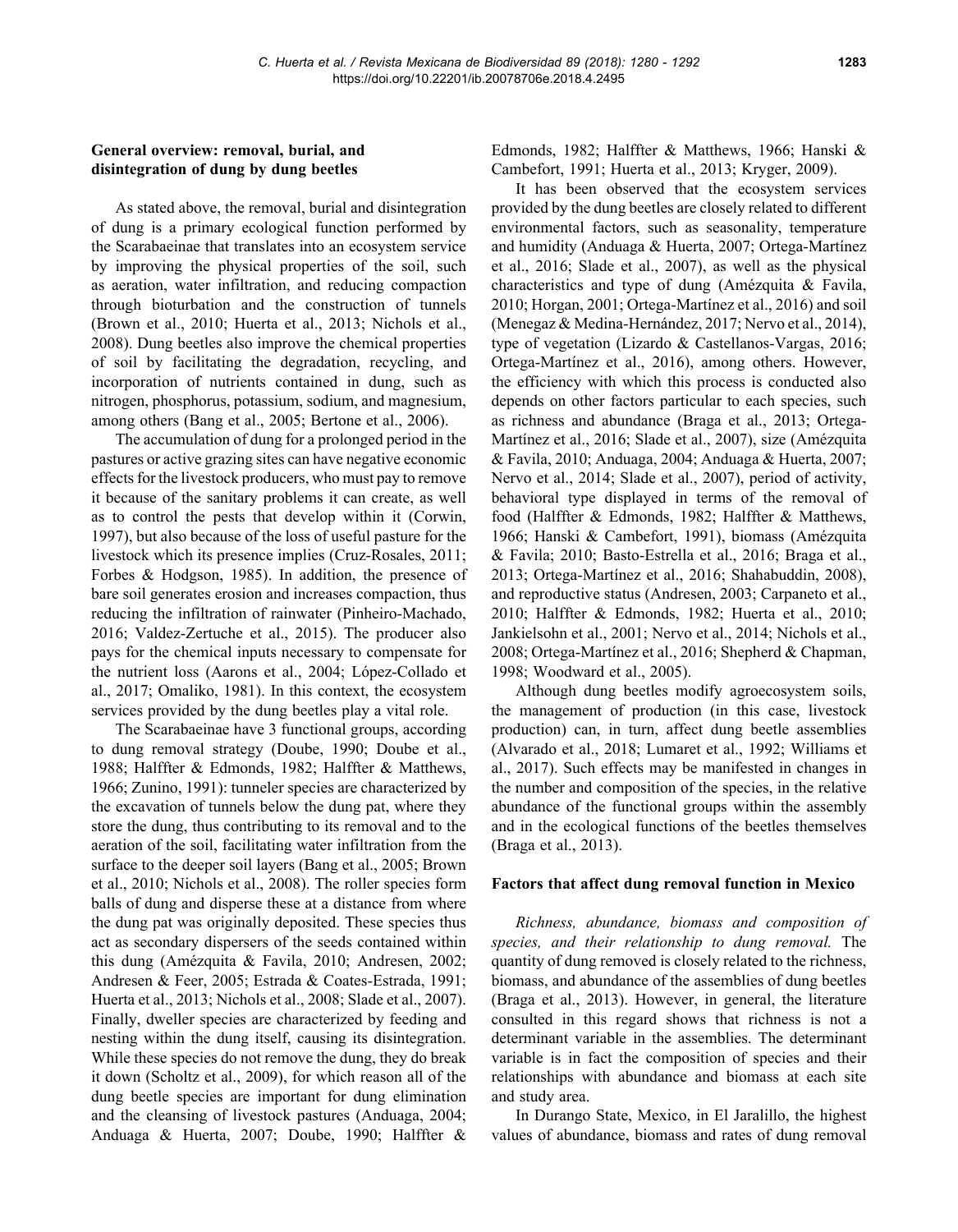were presented during July, September and October. The most important species were *Euoniticellus intermedius* Reiche*, Digitontophagus gazella* Fabricius, 2 exotic species and the native species *Canthon humectus* Say (Anduaga, 2004). In the locality of Minillas, the highest abundance of species were found in September, with the dominant species being those of larger size: *Dichotomius colonicus* Say, *Phanaeus quadridens* Say, and *Copris sierrensis* Matthews. This was reflected directly in the proportion of dung removed by these species (Anduaga & Huerta, 2007).

In livestock production ranches, neighbor to Jacala, Hidalgo State, that feature remnants of temperate forest, Ortega-Martínez et al. (2016) found that beetle species richness was similar in both habitat types and that there was a significant relationship between the biomass of these species and the quantity of dung removed. These authors found differences in the quantity of dung removed by the most abundant species: *Deltochilum scabriusculum* Bates, *D. colonicus*, and *Phanaeus adonis* Harold.

In Los Tuxtlas in southern Veracruz, a study by Amézquita and Favila (2010) conducted in tropical rain forest indicated that biomass and species richness, as well as season, were important factors for the removal of dung. Dung type (native represented by monkey dung, and exotic represented by cow dung) also affected the dung removal rates. Dung beetle biomass and species richness were near 3 times greater in monkey dung than in cow dung.

In Medellin, Veracruz, Cruz et al. (2012) compared the dung removal rate in areas that had free access or that were covered with mesh during the rainy and dry season. The greatest and fastest rate was observed during the rainy season, which coincides with the period of greater abundance of dung beetles in this area, mainly *E. intermedius*, *D. gazella*, and *Copris lugubris* Boheman, which are also present throughout the year (Flota-Bañuelos et al., 2012).

In the pastures we studied in central Veracruz (Municipalities of Jilotepec, Tlacolulan, and Paso de Ovejas), no important differences were observed among the sites: in pastures located between 1,000 and 1,840 m asl, there were 3 to 5 species, and in those found below 300 m asl, there were 5 to 7 species. With respect to abundance, in the pastures below 300 m asl, *E. intermedius* and *D. gazella* were the most abundant species, supporting that reported by Anduaga (2004) for El Jaralillo, Durango. In the pastures at between 1,000 and 1,200 m asl, the most abundant species was *D. colonicus*, which is similar to that reported by Anduaga and Huerta (2007) in the locality of Minillas, Durango. At this same elevation in Central Veracruz, *Copris incertus* Say was found to be dominant. In zones above 1,600 m asl, the dominant species were

*Onthophagus incensus* Say and *Onthophagus cyanellus* Bates.

In terms of biomass, 3 species represented the highest biomass in the pastures located at elevations below 300 m asl; however, these were not those of greatest abundance, but rather the species of largest size: *D. colonicus*, *D. scabriusculum*, and *Phanaeus tridens* Laporte. In the pastures located between 1,000 and 1,200 m asl, the 2 most abundant species also represented the greatest biomass. In the pastures located above 1,600 m asl, 2 species represented the greatest biomass: *D. colonicus* for its size and *O. incensus* for its abundance. The list of species, and their abundances per site and elevation is presented in table 3. As with the studies analyzed above, there was a direct relationship along the gradient between the abundance, composition and biomass of the species and the quantity of dung removed.

In the municipality of Tizimín, Yucatán State, a total of 17 species were observed, with *Onthophagus landolti* Harold the most abundant, while *Canthon indigaceus chevrolati* Harold, was the second most abundant (Basto-Estrella et al., 2012). Due to the high abundances of these 2 species (with more than 20,000 individuals each), they were important to the process of dung removal despite their small size.

It can therefore be concluded that the quantity of dung that can be removed in a given site can be defined according to the species composition and their abundance in each dung pat as well as the dry weight of the dung itself (Braga et al., 2013).

*Quantification of the dung removal rate.* One of the most utilized variables at international level is the difference between the quantity of dung deposited and the quantity found after a given period, or under given land uses, commonly known as the dung removal rate. In this respect, it was found in El Jaralillo, Durango, that the highest dung removal rate was presented in October, coinciding thus with the highest species richness (Anduaga, 2004). For this reason, in the locality of Minillas in the same state, Anduaga and Huerta (2007) found that September was when the highest quantity of dung was removed (69%), which was related to the high activity of the dominant species recorded at that time. In Jacala, Hidalgo, Ortega-Martínez et al. (2016) found that dung removal was significantly greater in the pastures that in the forest, which was related to the abundance of the most important species in each habitat type. However, these authors do not provide the removal rate as such. In La Laguna, municipality of Medellín, in the central lowland zone of Veracruz, Cruz et al. (2012) observed that after 4 days, 86% of the dung placed in uncovered dung pats had disappeared, with nearly 100% eliminated after a period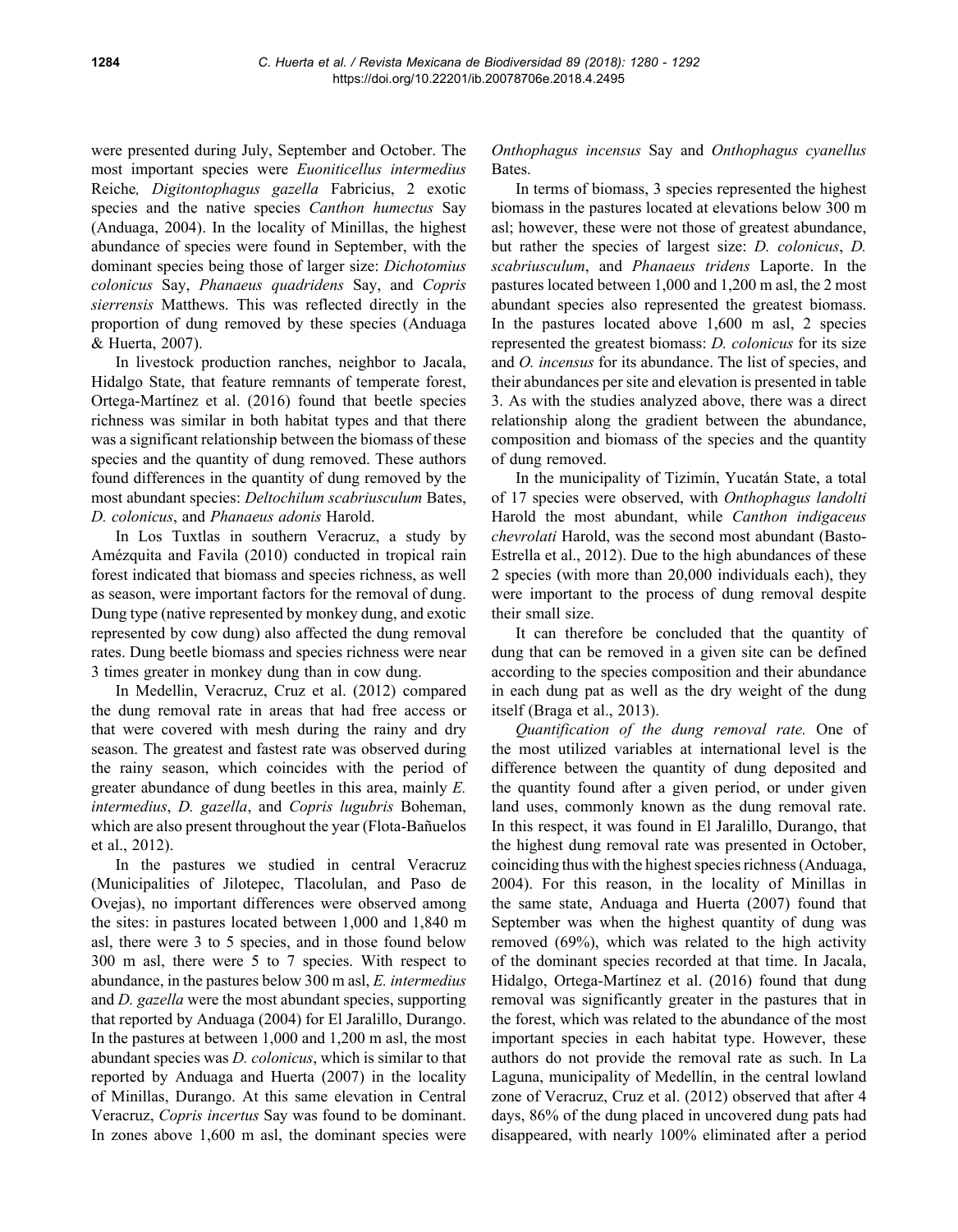of 32 days. In central Veracruz, we found that the average dung removal rate ( $\pm$  SE) was 0.171  $\pm$  0.024 in the zone located at more than 1,600 m asl,  $0.146 \pm 0.015$  in pastures located between 1,000 and 1,200 m asl and  $0.112 \pm 0.01$ in those located below 300 m asl. A decreasing trend was observed in the dung removal rate with elevation, although this was not significant, since the dung removal rate did not differ drastically, only varying from 11 to 17% in a period of 24 hours. In Tizimín, Yucatán, Basto-Estrella et al. (2016) indicated that the dung beetles removed 40.1 % of the initial weight of the dung pat and that the removal activity on their part was initially less rapid (33.8%) than at the end of the study period (44%). It can therefore be concluded that in the different studies analyzed, variable removal rates were changing according region, area, season, and exposure time.

*Dung removal and functional groups: contribution of the species to dung removal.* The composition of the dung beetle functional groups that comprise an assembly, is closely related to the quantity of dung removed by each of these groups (Halffter & Edmonds, 1982; Halffter & Matthews, 1966; Hanski & Cambefort, 1991; Scholtz et al., 2009). Most studies conducted in Mexico have shown that, as in other parts of the world, the tunneler species of greater size are those that remove the highest quantity of food following emergence and during the nesting period (Anduaga & Huerta, 2007; Halffter & Edmonds, 1982; Huerta et al., 2010; Scholtz et al., 2009). However, the removal conducted by the roller species has also been quantified in Mexico. Below, we present the findings of various studies in this regard.

Of the studies conducted in Durango, in El Jaralillo, Anduaga (2004) found the presence of both tunnelers and rollers, but did not measure removal per functional group, only the total removal. Anduaga and Huerta, (2007) and Huerta et al. (2010), highlighted that, in Minillas for example, while 2 functional groups do exist (tunnelers and rollers), the only one found was that of the tunnelers,

Table 3

List of coprophagous species recorded in pastures with active grazing in central Veracruz. Si = size,  $G = \text{large}$ ,  $M = \text{medium}$ ,  $S =$ small. DA = daily activity, Di = diurnal, N = nocturnal, C = crepuscular. RF = removal of food, R = roller, T = tunneler, D = dweller\*. Sample coverage was close to 100% in all studied areas.

| Si | DA RF         |              | <b>Species</b>                                | Sites/ elevation (m asl) |                  |                  |                  | Totals       |                  |                |                  |       |
|----|---------------|--------------|-----------------------------------------------|--------------------------|------------------|------------------|------------------|--------------|------------------|----------------|------------------|-------|
|    |               |              |                                               | 1/179                    | 2/266            | 3/1032           | 4/1062           | 5/1231       | 6/1628           | 7/1654         | 8/1861           |       |
| M  | Di            | $\mathbb{R}$ | Canthon indigaceus chevrolati<br>Harold, 1868 | 8                        | 12               | $\boldsymbol{0}$ | $\mathbf{0}$     | $\mathbf{0}$ | $\mathbf{0}$     | $\mathbf{0}$   | $\mathbf{0}$     | 20    |
| L  | N             | T            | Copris incertus (Say), 1835                   | $\theta$                 | $\theta$         | 6                | 8                | 12           | $\mathbf{0}$     | $\theta$       | $\theta$         | 26    |
| L  | N             | T            | Copris lugubris Boheman, 1868                 | 4                        | $\mathbf{0}$     | $\overline{0}$   | $\theta$         | $\mathbf{0}$ | 2                | $\theta$       | 0                | 6     |
|    | N             | R            | Deltochilium scabriusculum Bates,<br>1887     | 3                        | 5                | $\mathbf{0}$     | $\theta$         | $\theta$     | $\theta$         | $\mathbf{0}$   | $\theta$         | 8     |
| Ι. | N             | T            | Dichotomius colonicus<br>(Linneo), 1767       | 4                        | 1                | 39               | 16               | 1            | 45               | 30             | $\mathbf{0}$     | 136   |
| M  | $\mathcal{C}$ | T            | Digitonthophagus gazella<br>(Fabricius), 1787 | 16                       | 12               | 1                | $\mathbf{0}$     | $\theta$     | $\theta$         | $\mathbf{0}$   | $\theta$         | 29    |
| S  | Di            | T            | Euoniticellus intermedius Reiche,<br>1849     | 35                       | 22               | 2                | 1                | 1            | $\theta$         | $\mathbf{0}$   | $\mathbf{0}$     | 61    |
| L  | Di            | D            | Eurysternus magnus<br>Castelnau, 1840         | $\boldsymbol{0}$         | $\boldsymbol{0}$ | $\overline{0}$   | $\boldsymbol{0}$ | $\theta$     | $\boldsymbol{0}$ | 1              | $\boldsymbol{0}$ | 1     |
|    | N             | T            | Ontherus mexicanus<br>Harold, 1869            | $\mathbf{0}$             | $\theta$         | $\overline{0}$   | $\theta$         | $\theta$     | 3                | $\mathbf{0}$   | 34               | 37    |
| M  | N             | T            | Onthophagus cyanellus<br>Bates, 1887          | $\mathbf{0}$             | $\mathbf{0}$     | $\mathbf{0}$     | $\theta$         | $\theta$     | $\mathbf{0}$     | $\mathbf{0}$   | 165              | 165   |
| М  | Di            | T            | Onthophagus incensus (Say), 1835              | $\boldsymbol{0}$         | $\theta$         | 3                | 1                | 2            | 637              | 192            | 75               | 910   |
|    | Di            | T            | Phanaeus tridens Castelnau, 1840              | 5                        | 10               | $\boldsymbol{0}$ | $\overline{0}$   | $\bf{0}$     | 0                | 0              | 0                | 15    |
| M  | Di            | T            | Scatimus ovatus<br>Harold, 1862               | $\theta$                 | $\theta$         | $\mathbf{0}$     | $\theta$         | $\theta$     | $\theta$         | $\overline{c}$ | $\boldsymbol{0}$ | 2     |
|    |               |              | Total number of individuals                   | 75                       | 62               | 51               | 26               | 16           | 687              | 225            | 274              | 1,416 |
|    |               |              | Total number of species                       |                          | 6                | 5                | 4                | 4            | 4                | 4              | 3                |       |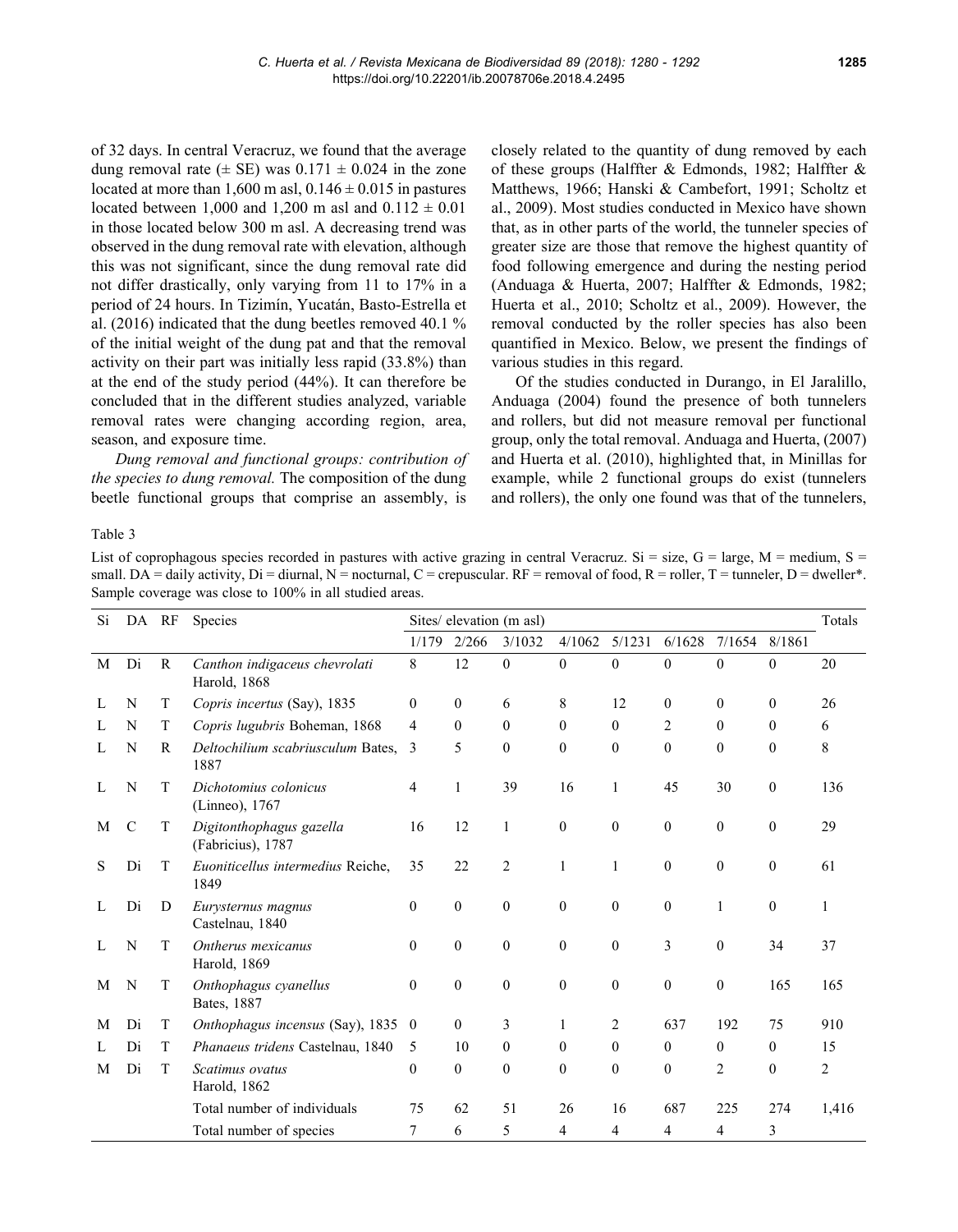of which the species of largest size (*D. colonicus*, *P. quadridens*, and *C. sierrensis*) removed the most dung over the rainy season, when they come out to feed, mature sexually, and reproduce. Of these species, *D*. *colonicus* was the large tunneler that removed the highest quantity of dung in September (5 to 135 g of dung per individual or pair, respectively), followed by *C. sierrensis*, another large tunneler species with around 30 g of dung removed per pair and, finally, *P. quadridens*, with the same characteristics as those described before, with around 15 g per pair. This study did not analyze the role of the species of smaller size in dung removal, nor that of the dweller species.

In central Mexico, specifically in the Barranca de Meztitlán and close to Jacala, Hidalgo State, one of the most abundant species of the zone was the roller species *Canthon humectus hidalgoensis* (Bates), which could bury an estimated 820 g of dung per day and per hectare. This figure was determined from determining the weight of the dung balls made by the pairs and by individuals alone, in relation to the abundance present in the season of greatest activity of this species (Ortega-Martínez et al., 2014). In a subsequent study, Ortega-Martínez et al. (2016) found that the greatest individual dung removal rate was represented by the 3 species of greatest size and biomass, but of different habits; *D. colonicus* is a tunneler, nocturnal and coprophagous, *D. scabriusculum* is a roller, nocturnal and copro-necrophagous and *P. adonis* is a tunneler, diurnal and copro-necrophagous in habit.

In the region of Los Tuxtlas, Veracruz, monkey dung attracted beetle species belonging to all relocation strategies: dwellers (3 species of *Eurysternus*), rollers (5 species of *Canthon*, and 2 of *Deltochilum*) and tunnelers (9 species of different genera). In contrast, cattle dung mainly attracted tunnelers (5 species) and species of dweller (*Eurysternus mexicanus*), although individual of *Canthon femoralis*, which is commonly associated with monkey dung, was recorded (Amézquita & Favila, 2010). The latter authors propose that these associations are related to the coevolution of these beetle species and the native organisms that produce their food, which in this zone are mainly omnivorous mammals, such as monkeys, rather than herbivorous animals, such as cattle, which were introduced to America over 500 years ago (Halffter & Matthews, 1966; Vieira et al., 2008).

In La Laguna, in the municipality of Medellín, Veracruz, there were 2 functional groups of dung beetles present; the tunnelers and some dwellers, who conducted the dung removal over the 2 months of field experimentation by Cruz et al. (2012).

Of the 13 species in central Veracruz, most were large tunnelers, and only 2 were rollers (*C. indigaceus chevrolati* and *D. scabriusculum*). Accordingly, members of the tunneler functional group removed the highest proportion of dung (greater number of species and higher abundance = more removed dung).

Dung removal by species differed independently of functional group according to biomass and length (Fig. 2). All of the results we describe hereafter correspond to a 24-hour period of exposure of the dung. In the pastures located below 300 m asl, individuals of *D. gazella* and



Figure 2. Average weight (± SE) in grams of dung buried in 24 hours by diverse species in 3 areas of different elevation in central Veracruz. Data ordered according to the size of each species in each area.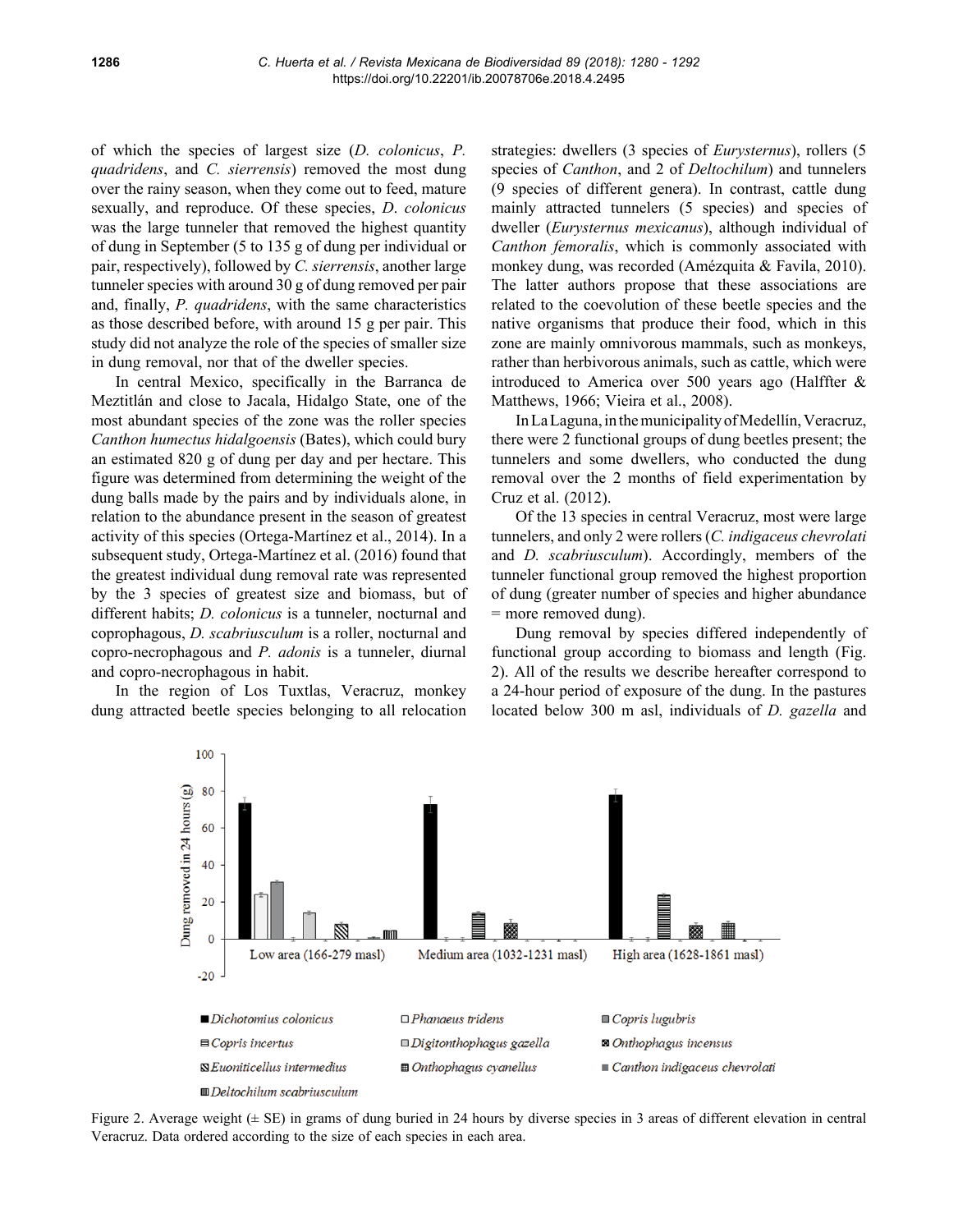of *E. intermedius* bury small quantities of dung, which is related to their small size, and their role in the function of dung removal is compensated with their high abundance in these sites, where individuals of larger and less abundant species, such as *D. colonicus,* bury more than 5 times the quantity of dung and individuals of *P. tridens* bury almost double (Fig. 2). In pastures located between 1,000 and 1,200 m asl, *D. colonicus*, a large tunneler species bury similar quantities of dung than at the lower elevation. *C. incertus,* a large tunneler species, buries almost half the quantity of dung than it buries in pastures located above 1,600 m asl. The species *D. colonicus* buries quantities that are a little larger than those it buries at the medium and low elevations. *Onthophagus incensus* is a medium-sized tunneler species that is very abundant from 1,600 m asl and buries similar quantities between 1,000 and 1,800 m asl; however, it presents its highest values above 1,600 m asl (Fig. 2). Notably, the rollers were only found at pastures below 300 m asl. *Canthon indigaceus chevrolati* was the roller species with the highest abundance  $( $300 \text{ m } \text{as}$ );$ it removed  $6.95 \pm 0.36$  g per day from the dung pads (a similar but slightly lesser amount than *E. intermedius*  and a higher amount than *Onthophagus landolti*). On the other hand, individuals of *Deltochilum scabriusculum* (the other roller species) removed  $21 \pm 0.56$  g per day from the dung pads (less than *P. tridens* and *C. lugubris*) (Fig. 2). Likewise, the dung balls of *C. indigaceus* were smaller than those of *D. scabriusculum* (1 g and 5 g respectively).

In Tizimín, Yucatán, the presence of 2 of the 3 functional groups were reported: tunnelers and rollers. However, the former removed more dung due to presenting more than double the abundance of the latter group (Basto-Estrella et al., 2016).

In summary, the studies conducted in Durango mainly analyzed the role of large tunnelers in the ecosystem function of dung removal, while the roles of smaller species and dwellers were not explored. Of the studies conducted in Hidalgo, only one determined the importance of the different removal strategies (Ortega-Martínez et al., 2016) through considering the entire assembly rather than simply one very abundant species in the area. This latter study concluded that the greatest individual dung removal was performed by the 3 species of greatest size and biomass but of differing habits in terms of both dung removal strategies and daily activity and food preferences.

The studies conducted in Veracruz arrived at different conclusions: in the region of Los Tuxtlas, monkey dung (a native resource in the tropical forest) attracted beetles of all 3 dung removal strategies and, for this reason, the dung removal rates were higher in this dung type than in that of cattle (an exotic resource in the tropical forest), which attracted mainly tunnelers (Amézquita & Favila, 2010). In La Laguna, in the municipality of Medellín, Veracruz, there were 2 functional groups, with the tunnelers being the most important of these, in terms of dung removal (Cruz et al., 2012). This coincides with that found along the studied gradient in the central zone of the state, since the large nocturnal tunnelers were those that dominated the dung removal process, as well as small but very abundant diurnal tunneler species (*Onthophagus incensus*). The rollers made a very low contribution, since they represented only 15% of the species of the assembly and had very low abundances. Finally, in Yucatán, the small tunnelers removed the greatest quantity of dung due to their high abundance (Basto-Estrella et al., 2016).

*Effect of species preference, origin of dung and seasonality on dung removal.* The animal origin of the dung and the species on which those animals feed are both very important factors, since there are species that prefer different types of dung, both for feeding and nesting, and such preferences could thus be related to the observed removal rates. Another important factor is seasonality on the part of the dung (Amézquita & Favila, 2010; Anduaga, 2004; Anduaga & Huerta, 2007; Basto-Estrella et al., 2016; Estrada et al., 1993; Halffter & Matthews, 1966; Huerta et al., 2010; Whipple & Hoback, 2012), since most dung beetle species are active during the rainy season.

In Durango, the dung of the pastures of both El Jaralillo and Minillas are mainly bovine in origin and the highest beetle activity is presented in the rainy season. In El Jaralillo, the highest quantity and activity of species was found in September, when the rainy season is well established (Anduaga, 2004) while, in Minillas, most species were active from the end of May until September (Anduaga & Huerta, 2007). For this reason, the greatest removal of dung is found in this season, which is also the reproductive period of the beetles (Huerta et al., 2010). During the rainy season (June to October) neighbor to Jacala in Hidalgo, no differences were found between the quantities of bovine and ovine dung removed (Ortega-Martínez et al., 2016).

In Los Tuxtlas, Veracruz, in tropical rain forest fragments of different sizes, Amézquita and Favila (2010) found that monkey dung removal rates remained more or less similar during the dry and rainy seasons. In contrast, cattle dung removal rates were very much higher during the rainy season. In La Laguna, municipality of Medellín de Bravo, Veracruz, Cruz et al. (2012) also report that the greatest activity of the beetles and removal of bovine dung takes place in the rainy season. In the pastures of central Veracruz, we only used bovine dung and the results we present are from the rainy season, which is when the highest abundances of species are presented in the region studied, coinciding with that found in the pastures of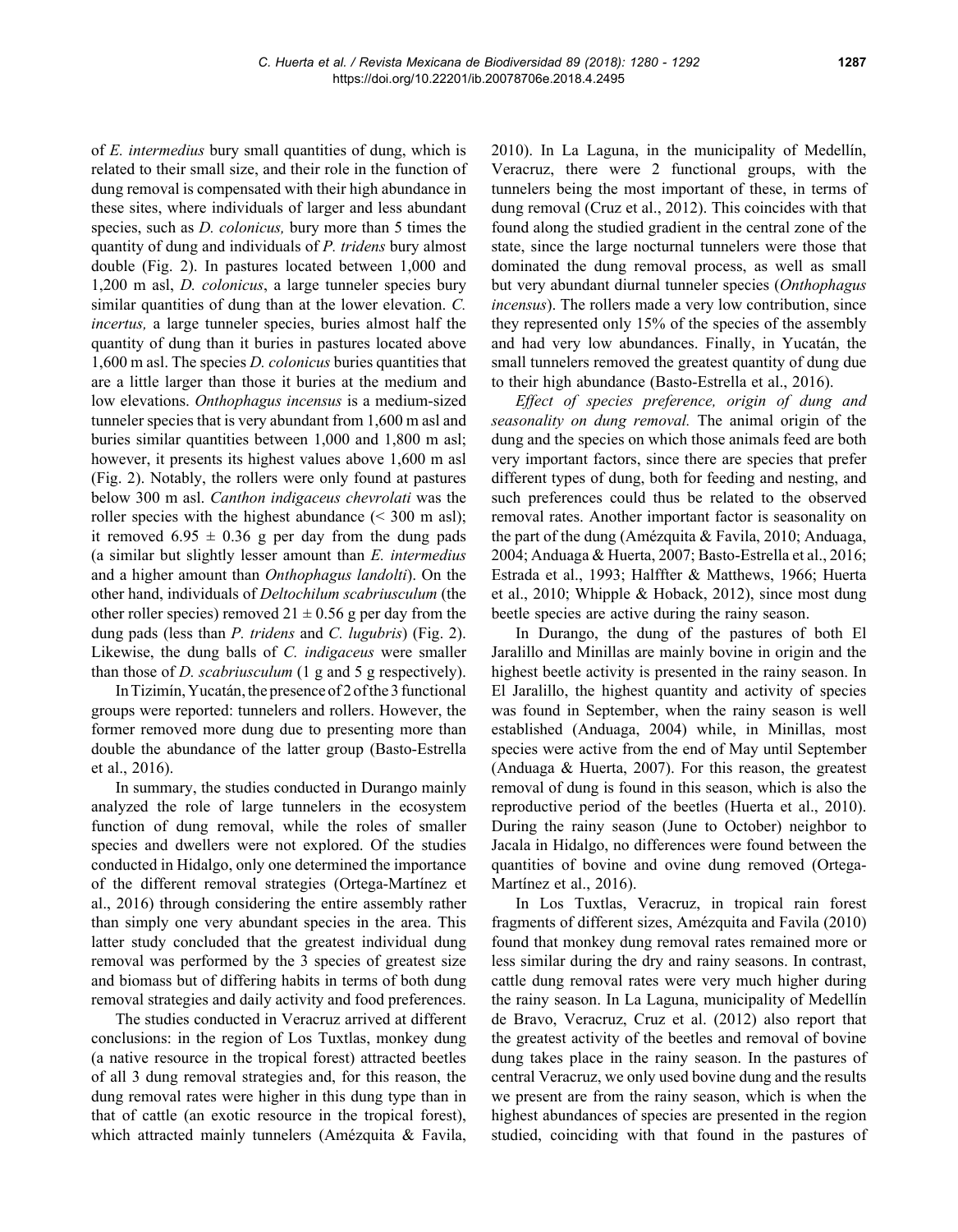Tizimín, Yucatán, where most bovine dung removal was presented during July. This date corresponds to the middle of the rainy season, which is when the highest species abundance is presented (Basto-Estrella et al., 2016).

The studies analyzed were mostly conducted in the rainy season and it is during this period that the beetles are most active and contribute most to the function of dung removal.

*Dung removal and exposure time.* One important variable that can influence the quantity of dung removed by beetles is the exposure time of dung, as many species are most attracted to fresh dung (Lee & Wall, 2006). Specifically, the attraction of dung decreases over time because of the effects of desiccation (Cruz et al., 2012). Anduaga (2004) states that, in montane pastures in Durango, a higher proportion of dung pats were exploited or colonized during the first 48 hours following deposition. In Minillas, Anduaga and Huerta (2007) found that removal is also related to the months of the year in which beetles are most active, as more dung was removed in September than in October.

In Los Tuxtlas, Veracruz, Amézquita and Favila (2010) found that the speed of elimination of both monkey and cattle dung was high between 24 and 48 hours; after this period, the consumption of both dung types decreased. Cruz et al. (2012) observed that the greatest reduction in weight of experimental dung pats in La Laguna occurred over the first 4 to 8 days of exposure and subsequently decreased. Greater reduction in dung pat weight occurred during the rainy season, coinciding with the period of highest activity of dung beetles. In central Veracruz, the highest removal was generally observed at 24 hours after deposition, which is when bovine dung is most fresh and attractive to a high percentage of the species present in our study areas. We can therefore conclude that the highest dung removal activity of beetles is presented between 24 and 48 hours of dung exposure, although peaks in activity may occur up to 96 hours after deposition.

*Extrinsic and intrinsic factors related to dung removal.*  Dung removal is one of the most important ecosystem services provided by the dung beetles and there is a series of extrinsic and intrinsic factors related to the removal rates and efficiency of species in terms of this activity. The former, as stated in the introduction, include seasonality, temperature, precipitation, humidity, soil characteristics, availability and type of food and pasture management, among others. In the case of the intrinsic factors, the most important are the period of activity of the individuals (diurnal, nocturnal and crepuscular), their physiological condition, and the sex and behavior type displayed by each (Anduaga & Huerta, 2007; Horgan & Fuentes, 2005; Ortega-Martínez et al., 2016; Slade et al., 2007).

In El Jaralillo, Durango, Anduaga (2004) analyzed the efficiency of dung beetles and found that, even with the abundance and activity of the species found there, it would be insufficient to achieve the total removal of the dung deposited by the cattle in this semiarid zone of marked seasonality. Due to the fact that the soil begins to moisten with the first rains in July, the quantity of species that emerge at the beginning of the rainy season is few and it is not until October, when there has been sufficient rainfall to penetrate deep into the soil layers, that the highest emergence, richness and abundance of beetle species is presented. This undoubtedly has influence in terms of the low dung removal rates found by this author. Moreover, most of the beetle species found are of small (7 to 13 mm) and medium (14 to 17 mm) sizes, while large-sized species (20-25 mm) were very rare. In Minillas, also in Durango and with very similar environmental conditions to those of El Jaralillo, Anduaga and Huerta (2007) found that emergence of the larger sized species (20-24 mm), and those that are univoltine, is presented in mid-July or the beginning of August, such that it is not until September that their greatest activity is presented and thus the highest percentage of dung removed. However, when this study was conducted, only 69% of the dung pats presented activity and removal on the part of the dung beetles, while in October the percentage of dung removed was lower, even though availability of this resource was greater than in September. This was corroborated by Huerta et al. (2010), who observed that the greatest quantity of removal was conducted during the reproductive season of the beetle species of larger size.

In Jacala, Hidalgo, the livestock pastures still feature remnants of the original temperate forest vegetation. The rainy season is presented from June to September and the greatest richness and abundance of dung beetle species is also presented during this period (Ortega-Martínez et al., 2014, 2016). In this zone, 19 species are found according to Ortega-Martínez et al. (2016). Most of the dung removal is conducted by 2 nocturnal and diurnal species, all of which present high biomass and large size. No differences were found between the removal of bovine and ovine dung.

In Los Tuxtlas, Veracruz, Amézquita and Favila (2010) do not include the influence of environmental factors, or of the periods of activity of the species, although it is known that some are nocturnal while others are diurnal.

Unlike the other studies that had short observation periods, in La Laguna, Veracruz, Cruz et al. (2012) exposed the dung pats for 2 months in order to observe the rates of degradation in both dry and rainy seasons. The differences were marked, since in the rainy season, 80% of the dung pat weight was lost within 4 days, while in the dry season,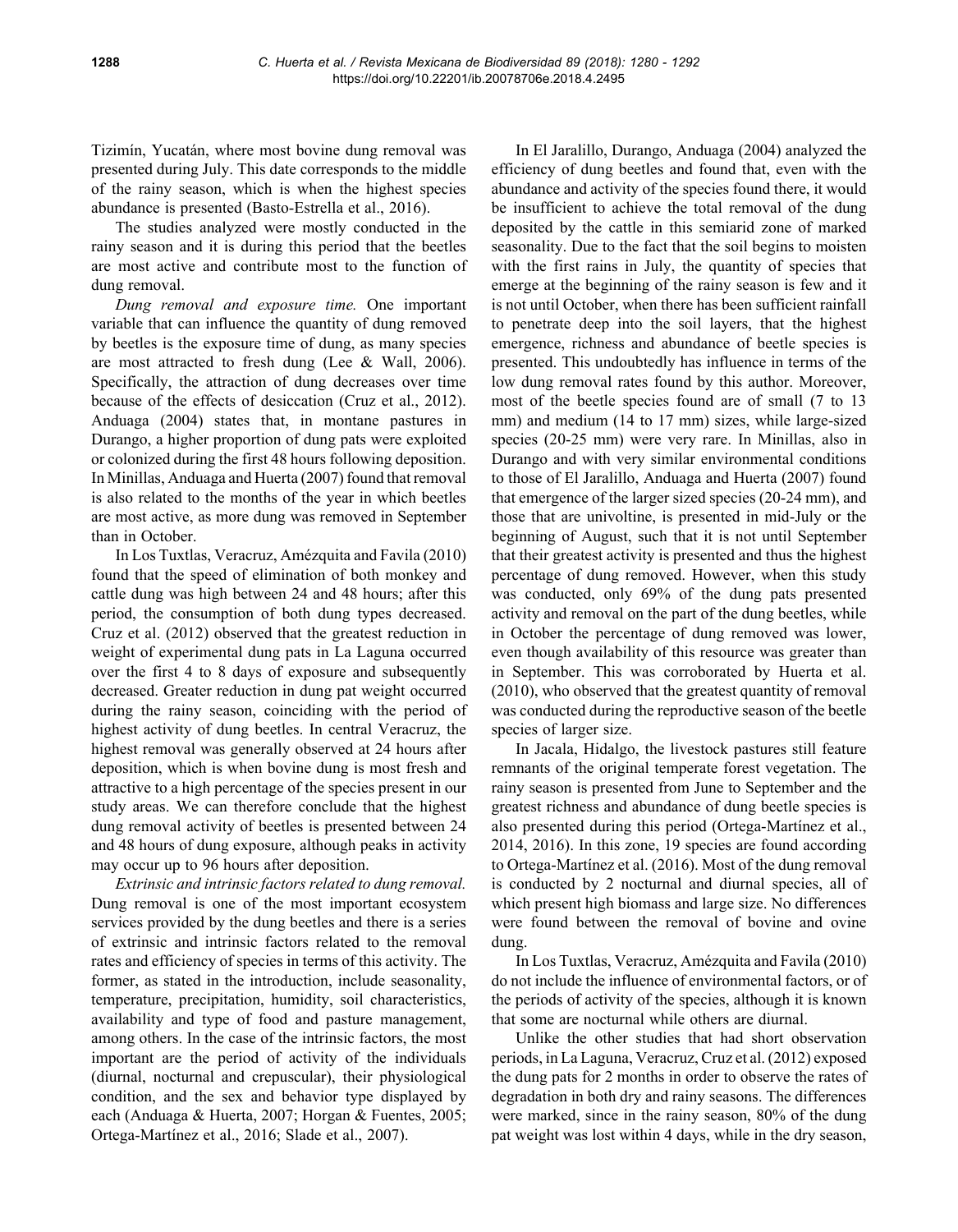this same weight loss required 2 weeks of exposure. The weight could be maintained with little variation for up to 2 months. In both cases, this degradation was also related to the activity of the beetles present in the zone, represented mainly by *E. intermedius* and *D. gazella*. Flota-Bañuelos et al. (2012) also observed that these 2 dung beetle species are prominent among the 15 species recorded in that zone. The authors even mention that *E. intermedius* was present throughout the year, although in variable abundance. Cruz et al. (2012) found that, during the rainy season, when the dung beetles were present, dung pats exposed to them presented a considerable reduction in weight, since in 4 days they had lost 86% of their initial weight, in 1 month they had lost 98% and in 2 months the dung pats had disappeared completely.

In central Veracruz (municipalities of Jilotepec and Paso de Ovejas), while dung removal data were taken at 24, 48 and 72 h, we only report the results corresponding to 24 hours in this study since this was the period in which we obtained the highest values of removal by the beetles. The majority of the dominant and most efficient species at dung burial were nocturnal, although some were diurnal  $(31\% \text{ of the total}).$ 

In Tizimín, Yucatán, where at present patches of secondary vegetation of low and medium deciduous tropical forest are found within the livestock pastures, the assembly of dung beetles was formed by 19 species, of which 10 are nocturnal, 8 diurnal and 1 crepuscular (Basto-Estrella et al., 2012). During the rainy season, 40.1% of the initial dung pat weight was removed in 24 hours by the beetles, the removal activity of which was initially slower (33.8%) than it was at the end of the season (44%) (Basto-Estrella et al., 2016).

From this, we can conclude that the extrinsic and intrinsic factors play an important role in the removal of dung and must be taken into account when attempting to make an adequate interpretation of the dung removal efficiency of each species and functional group.

*Contribution of dung beetles to removal*. Despite the activity, richness and/or abundance of the dung beetles, as well as the functional groups present in many regions of Mexico, it appears that it is insufficient to remove all of the fresh dung deposited daily on grazing lands, for which reason, much of this dung remains unused by the beetles. Recently, a mathematical model was used to estimate that only 65 to 69% of the available dung can be removed (López-Collado et al., 2017). As stated previously, various environmental factors are associated with dung removal. However, the seasonality defines the periods of activity of dung beetles, being more abundant and active during the

rainy season, although there are species that can be active throughout the year (Anduaga, 2004; Anduaga & Huerta, 2007; Basto-Estrella et al., 2016; Cruz et al., 2012; Huerta et al., 2010; Ortega Martínez et al., 2014, 2016).

Knowledge of the rate of disintegration of dung has helped to establish the economic value of the ecosystem service provided by the dung beetles to livestock production sector of different zones (Beynon et al., 2015; Fincher, 1981; López-Collado et al., 2017; Losey & Vaughan, 2006). Broadening this type of study to the level of species or functional groups would contribute towards the improved definition of the importance of these to livestock production in Mexico.

## **Conclusions**

In Mexico, large areas of territory originally occupied by tropical forests and other vegetation types have been cleared for livestock production since the past century. At present, livestock production zones occupy an area of 68 million hectares and contain more than 28 million head of cattle. Accordingly, the accumulation of dung in these agroecosystems is considerable.

It is very important to inform livestock producers of the important ecosystem services provided by dung beetles, such as facilitating the degradation of dung deposited daily in pastures in large quantities by livestock, during feeding and nesting periods. To achieve this, a sustained educational effort should be directed toward livestock producers. With such information, producers can become aware of the ecosystem services provided by these insects.

In Mexico, dung beetle fauna is still well represented, but populations of these insects can be affected in different livestock producing regions, such as Veracruz, by traditional livestock methods. Livestock production can have serious consequences for the existence of these beneficial organisms. In the absence of dung beetles, alternatives must be sought to recover the services provided by these organisms to livestock production and pasture agroecosystems, which would lead to a high economic cost for livestock producers, as occurred in Australia in the 1960s.

If this ecosystem service were to be lost, the estimated economic and ecological impacts for pasture agroecosystems would likely be enormous. Laboratory rearing of dung beetles is one potential means of addressing the loss of this ecosystem service. In addition, species may be reintroduced at suitable sites in terms of soil health where prior studies have documented the fauna inhabiting the area, which may imply a high cost.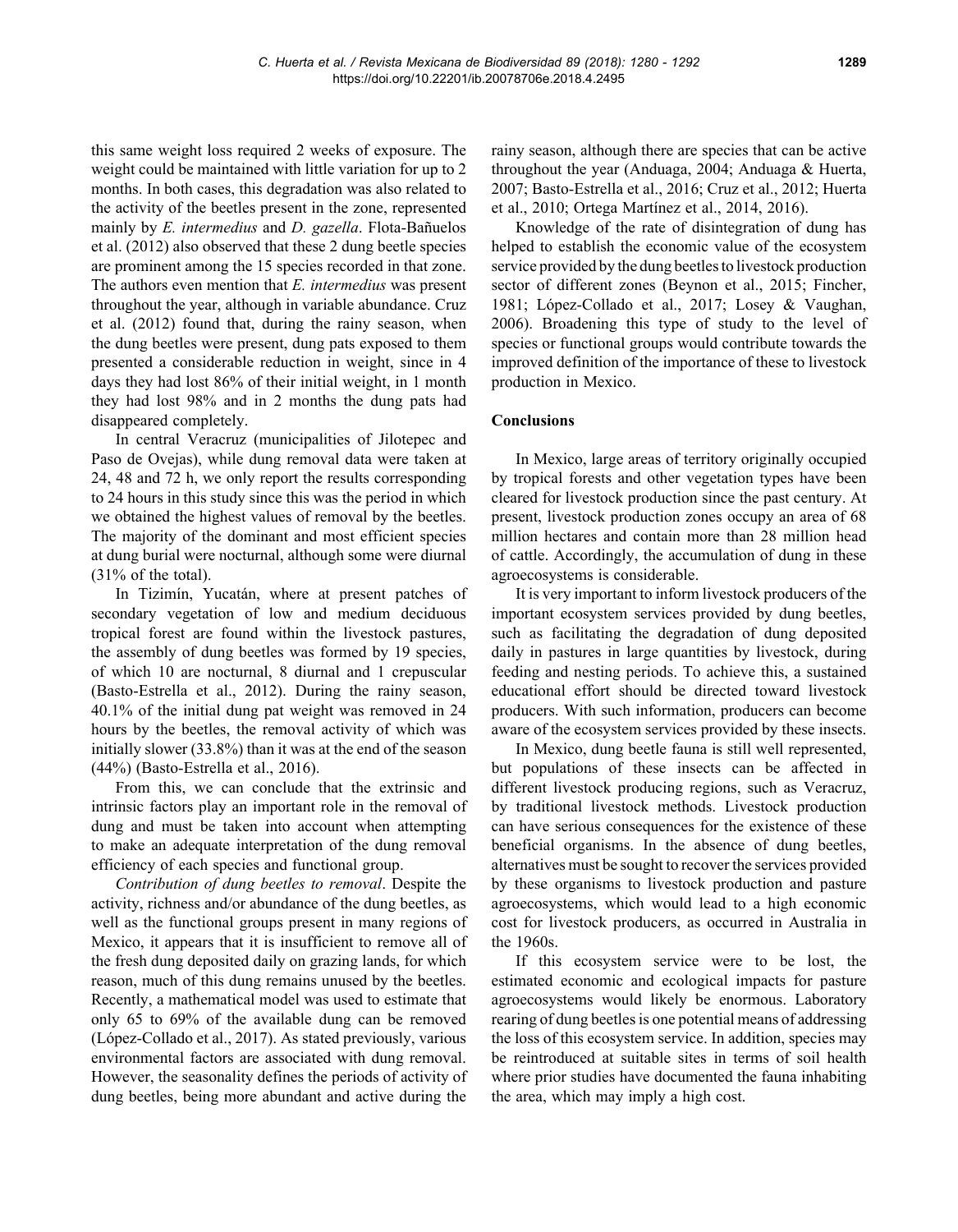## **Acknowledgements**

The field studies in the Municipality of Jilotepec formed part of the second stage of the project "Hacia una ganadería sustentable" No. 20035 30893 of the Instituto de Ecología, A.C. We are grateful to the owners that granted permission to work on their properties: Silvino Huesca Libreros, Pedro Méndez Olivares, Victoriano Gómez Galicia, Luis Caraza Stoumen, Servando López Ramírez, Adrián Alberto Gómez Sangabriel, Armando Felipe Gutiérrez, Jorge Melchor and Ignacio Domínguez and family. To Albina Demeza, Teresa Lorenzo, Alfonso Díaz, Maira and Ignacio Domínguez, and Leonel Hernández Cortina, for helping with the fieldwork. Particular thanks go to Patricia Menegaz and Malva I. Medina Hernández, of the Universidad de Santa Catarina, who helped us with field and office work through the predoctoral internship of Patricia in the Instituto de Ecología, A.C. during the second semester of 2014. Keith MacMillan provided the English translation.

### **References**

- Aarons, S. R., O'Connor, C. R., & Gourley, C. J. P. (2004). Dung decomposition in temperate dairy pastures I. Changes in soil chemical properties. *Australian Journal of Soil Research*, *42*, 107–114.
- Alvarado, F., Escobar, F., Williams, D. R., Arroyo-Rodríguez, V., & Escobar-Hernández, F. (2018). The role of livestock intensification and landscape structure in maintaining tropical biodiversity. *Journal of Applied Ecology*, *55*, 185–194*.*
- Amézquita, S., & Favila, M. E. (2010). Removal rates of native and exotic dung by dung beetles (Scarabaeidae: Scarabaeinae) in a fragmented tropical rain forest. *Environmental Entomology*, *39*, 328–336.
- Andresen, E. (2002). Dung beetles in a Central Amazonian rainforest and their ecological role as secondary seed dispersers. *Ecological Entomology*, *27*, 257–270.
- Andresen, E. (2003). Effect of Forest fragmentation on Dung Beetle Communities and Functional Consequences for Plant Regeneration. *Ecography*, *26*, 87–97.
- Andresen, E., & Feer, F. (2005). The role of dung beetles as secondary seed dispersers and their effect on plant regeneration in tropical rainforests. In P. M. Forget, J. E. Lambert, P. E.Hulme, & Vander Wall, S.B. (Eds.), *Seed fate: predation, dispersal and seedling establishment* (pp. 331– 349). Oxfordshire, UK: CABI International, Wallingford.
- Anduaga, S. (2004). Impact of the activity of dung beetles (Coleoptera: Scarabaeidae: Scarabaeinae) inhabiting pasture land in Durango, Mexico. *Environmental Entomology*, *33*, 1306–1312.
- Anduaga, S., & Huerta, C. (2007). Importance of dung incorporation activity by three species of coprophagous beetle (Coleoptera: Scarabaeidae: Scarabaeinae) macrofauna

in pastureland on "La Michilía" Biosphere Reserve in Durango, Mexico. *Environmental Entomology*, *36*, 555–559.

- Arellano, G. L. (2016). A novel method for measuring dung removal by tunneler dung beetles (Coleoptera: Scarabaeidae: Scarabaeinae) in pastures. *The Coleopterists Bulletin*, *70*, 185–188.
- Bang, H. S., Lee, J. H., Kwon, O. S., Na, Y. E., Jang, Y. S., & Kim, W. H. (2005). Effects of paracoprid dung beetles (Coleoptera: Scarabaeidae) on the growth of pasture herbage and on the underlying soil. *Applied Soil Ecology*, *29*, 165–171.
- Basto-Estrella, G. S., Rodríguez-Vivas, R. I., Delfín-González, H., Navarro-Alberto, J. A., & Reyes-Novelo, E. (2012). Escarabajos estercoleros (Coleoptera: Scarabaeinae) en ranchos de Yucatán, México. *Revista Mexicana de Biodiversidad*, *83*, 380–386.
- Basto-Estrella, G. S., Rodríguez-Vivas, R. I., Delfín-González, H., Navarro-Alberto, J. A., Favila, M. E., & Reyes-Novelo, E. (2016). Dung removal by dung beetles (Coleoptera: Scarabaeidae) and macrocyclic lactone use on cattle ranches of Yucatan, Mexico. *Revista de Biología Tropical (International Journal of Tropical Biology)*, *64*, 945–954.
- Bertone, M. A., Green, J. T., Washburn, S. P., Poore, M. H., & Watson, D. W. (2006). The contribution of tunneling dung beetles to pasture soil nutrition. *Online. Forage and Grazinglands*, *4*, DOI: 10.1094/FG-2006-0711-02-RS.
- Beynon, S. A., Wainwright, W. A., & Christie, M. (2015). The application of an ecosystem services framework to estimate the economic value of dung beetles to the UK cattle industry. *Ecological Entomology*, *40*, 124–135.
- Braga, R. F., Korasaki, V., Andresen, E., & Louzada, J. (2013). Dung beetle community and functions along a habitatdisturbance gradient in the Amazon: A rapid assessment of ecological functions associated to biodiversity. *Plos One*, *8*, e57786.
- Brown, J., Scholtz, C. H., Janeau, J. L., Grellier, S., & Podwojewski, P. (2010). Dung beetles (Coleoptera: Scarabaeidae) can improve soil hydrological properties. *Applied Soil Ecology*, *46*, 9–16.
- Carpaneto, G. M., Mazziota, A., & Ieradi, M. (2010). Use of habitat resources by scarab dung beetles in an African savanna. *Environmental Entomology*, *39*, 1756–1764.
- Corwin, R. M. (1997). Economics of gastrointestinal parasitism of cattle. *Veterinary Parasitology*, *72*, 451–460.
- Cruz-Rosales, M. (2011). *Contribución de los escarabajos estercoleros a la productividad ganadera en Veracruz (Tesis Doctoral)*. Colegio de Posgraduados, Campus Veracruz, México.
- Cruz, R. M., Martínez, M. I., López-Collado, J., Vargas-Mendoza, M., González-Hernández, H., & Platas-Rosado, D. E. (2012). Degradación del estiércol vacuno por escarabajos estercoleros en un pastizal tropical de Veracruz, México. *Revista Colombiana de Entomología*, *38*, 148–155.
- Doube, B. M. (1990). A functional classification for analysis of the structure of dung beetle assemblages. *Ecological Entomology*, *15*, 371–383.
- Doube, B. M., Giller, P. S., & Moola, F. (1988). Dung burial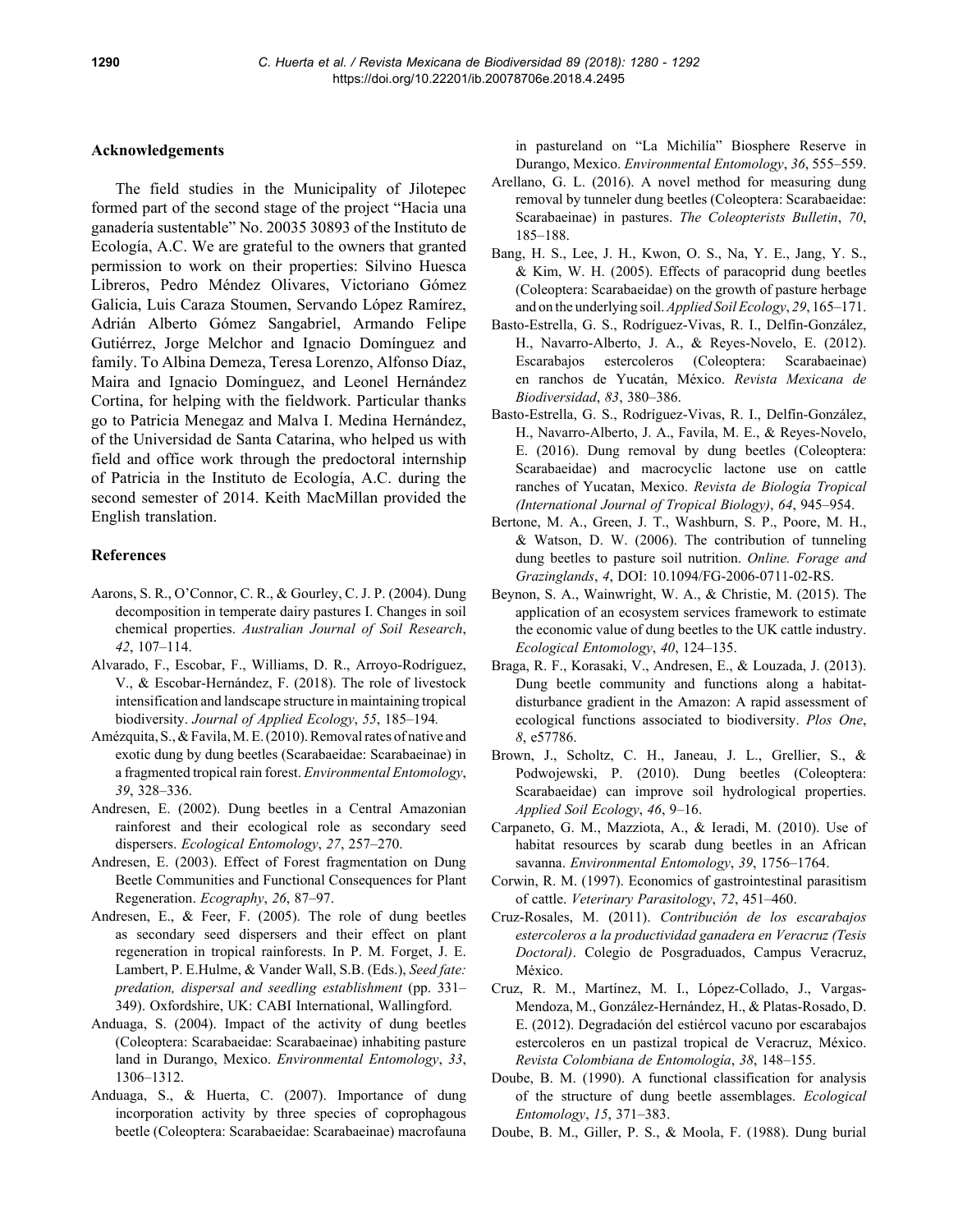strategies in some South African coprine and onitine dung beetles (Scarabaeidae: Scarabaeinae). *Ecological Entomology*, *13*, 251–261.

- Estrada, A., & Coates-Estrada, R. (1991). Howler monkeys (*Alouatta palliata*), dung beetles (Scarabaeidae) and seed dispersal: Ecological interactions in the tropical rain forest of Los Tuxtlas, Mexico. *Journal of Tropical Ecology*, *7*, 459–474.
- Estrada, A., Halffter, G., Coates-Estrada, R., & Merritt, D. A. (1993). Dung beetles attracted mammalian herbivore (*Alouatta palliata*) and omnivore (*Nasua narica*) dung in the tropical rain forest of Los Tuxtlas, Mexico. *Journal of Tropical Ecology*, *9*, 45–54.
- Fincher, G. T. (1981). The potential value of dung beetles in pasture ecosystems. *Journal of Georgia Entomological Society*, *16*, 316–333.
- Flota-Bañuelos, C., López-Collado, J., Vargas-Mendoza, M., Fajersson, P., González-Hernández, H., & Martínez, M. I. (2012). Efecto de la ivermectina en la dinámica espaciotemporal de escarabajos estercoleros en Veracruz, México. *Tropical and Subtropical Agroecosystems*, *15*, 227–239.
- Forbes, T. D. A., & Hodgson, J. (1985). The reaction of grazing sheep and cattle to the presence of dung from the same or the other species. *Grass and Forage Science*, *40*, 177–182.
- Halffter, G., & Edmonds, W. D. (1982). *The nesting behaviour of dung beetles (Coleoptera: Scarabaeidae): an ecological and evolutive approach.* México D.F.: Instituto de Ecología, A.C.
- Halffter, G., & Matthews, E. G. (1966). The natural history of dung beetles of the subfamily Scarabaeinae. *Folia Entomológica Mexicana*, *12-14*, 1–312.
- Hanski, I., & Cambefort, Y. (1991). *Dung beetle ecology*. Nueva Jersey: Princeton University Press.
- Horgan, F. G. (2001). Burial of bovine dung by coprophagous beetles (Coleoptera: Scarabaeidae) from horse and cow grazing sites in El Salvador. *European Journal of Soil Biology*, *37*, 103–111.
- Horgan, F. G., & Fuentes, R. C. (2005). Asymmetrical competition between Neotropical dung beetles and its consequences for assemblage structure. *Ecological Entomology*, *30*, 182–193.
- Huerta, C., Anduaga, S., López-Portillo, J., & Halffter, G. (2010). Use of food and space by tunneler dung beetles (Coleoptera; Scarabaeinae) during reproduction. *Environmental Entomology*, *39*, 1165–1169
- Huerta, C., Martínez, M. I., Montes de Oca, E., Cruz-Rosales, M., & Favila, M. E. (2013). The role of dung beetles in the sustainability of pasture and grasslands. In A. Yañez-Arancibia, R. Dávalos-Sotelo, J. W. Day, & E. Reyes (Eds.), *Ecological dimensions for sustainable socio economic development* (pp. 441–463). Boston: WITPRESS Southampton.
- Jankielsohn, A., Scholtz, C. H., & Louw, S. V. D. M. (2001). Effect of habitat transformation on dung beetle assemblages: A comparison between a South African nature reserve and neighboring farms. *Environmental Entomology*, *30*, 474–483.
- Kryger, U. (2009). Conservation of dung beetles, Section E. In C. H. Scholtz, A. L. V. Davis, & U. Kryger. (Eds), *Evolutionary*

*biology and conservation of dung beetles* (pp. 289–412). Sofia-Moscow: Pensoft Publishers.

- Lee, C. M., & Wall, R. (2006). Cow-dung colonization and decomposition following insect exclusion. *Bulletin of Entomological Research*, *96*, 315–322.
- Lizardo, V., & Castellanos-Vargas, I. (2016). Dung beetle community response to vegetation type and season in an arid zone of the Mexican Plateau. *Southwestern Entomologist*, *41*, 441–452.
- López-Collado, J., Cruz-Rosales, M., Vilaboa-Arroniz, J., Martínez, M. I., & González- Hernández, H. (2017). Contribution of dung beetles to cattle productivity in the tropics: A stochastic-dynamic modeling approach. *Agricultural Systems*, *155*,
- 78–87.
- Losey, J. E., & Vaughan, M. (2006). The economic value of ecological services provided by Insects. *Bioscience*, *56*, 311–323.
- Lumaret, J. P., Kadiri, N., & Bertrand, M. (1992). Changes in resources: consequences for the dynamics of dung beetle communities. *The Journal of Applied Ecology*, *29*, 349–356.
- Menegaz, F. P., & Medina-Hernández, M. I. (2017). Dung beetles associated with agroecosystems of southern Brazil: relationship with soil properties. *Revista Brasileira de Ciência do Solo*, *41*, e0160248.
- Nervo, B., Tocco, C., Caprio, E., Palestrini, C., & Rolando, A. (2014). The effects of body mass on dung removal efficiency in dung beetles. *Plos One*, *9*, e107699.
- Nichols, E., Spector, S., Louzada, J., Larsen, T., Amézquita, S., & Favila, M. E. (2008). Ecological functions and ecosystem services provided by Scarabaeinae dung beetles. *Biological Conservation*, *141*, 1461–1474.
- Omaliko, C. P. E. (1981). Dung deposition, breakdown and grazing behavior of beef cattle at two seasons in a tropical grassland ecosystem. *Journal of Range Management*, *34*, 360–362.
- Ortega-Martínez, I. J., Moreno, C. E., & Escobar, F. (2016). A dirty job: manure removal by dung beetles in both a cattle ranch and laboratory setting. *Entomologia Experimentalis et Applicata*, *161*, 70–78.
- Ortega-Martínez, J., Moreno, C. E., Sánchez-Rojas, G., & Barragán, F. (2014). The role of *Canthon humectus hidalgoensis* (Bates) (Coleoptera: Scarabaeidae) in dung removal from a cattle pasture. *The Coleopterists Bulletin*, *68*, 656–658.
- Penttilä, A., Slade, E. M., Simojoki, A., Riutta, T., Minkkinen, K., & Roslin, T. (2013). Quantifying beetle-mediated effects on gas fluxes from dung pats. *Plos One*, *8*, e71454.
- Pinheiro-Machado, L. C. (2016). *Pastoreo racional Voisin*. Tecnología Agroecológica para el Tercer Milenio. Buenos Aires: Editorial Hemisferio Sur.
- Scholtz, C. H., Davis, A. L. V., & Kryger, U. (2009). *Evolutionary biology and conservation of dung beetles.* Sofia-Moscow: Pensoft Publishers.
- Shahabuddin, O. (2008). The role of coprophagous beetles on dung decomposition and enhacement soil fertility: effect of